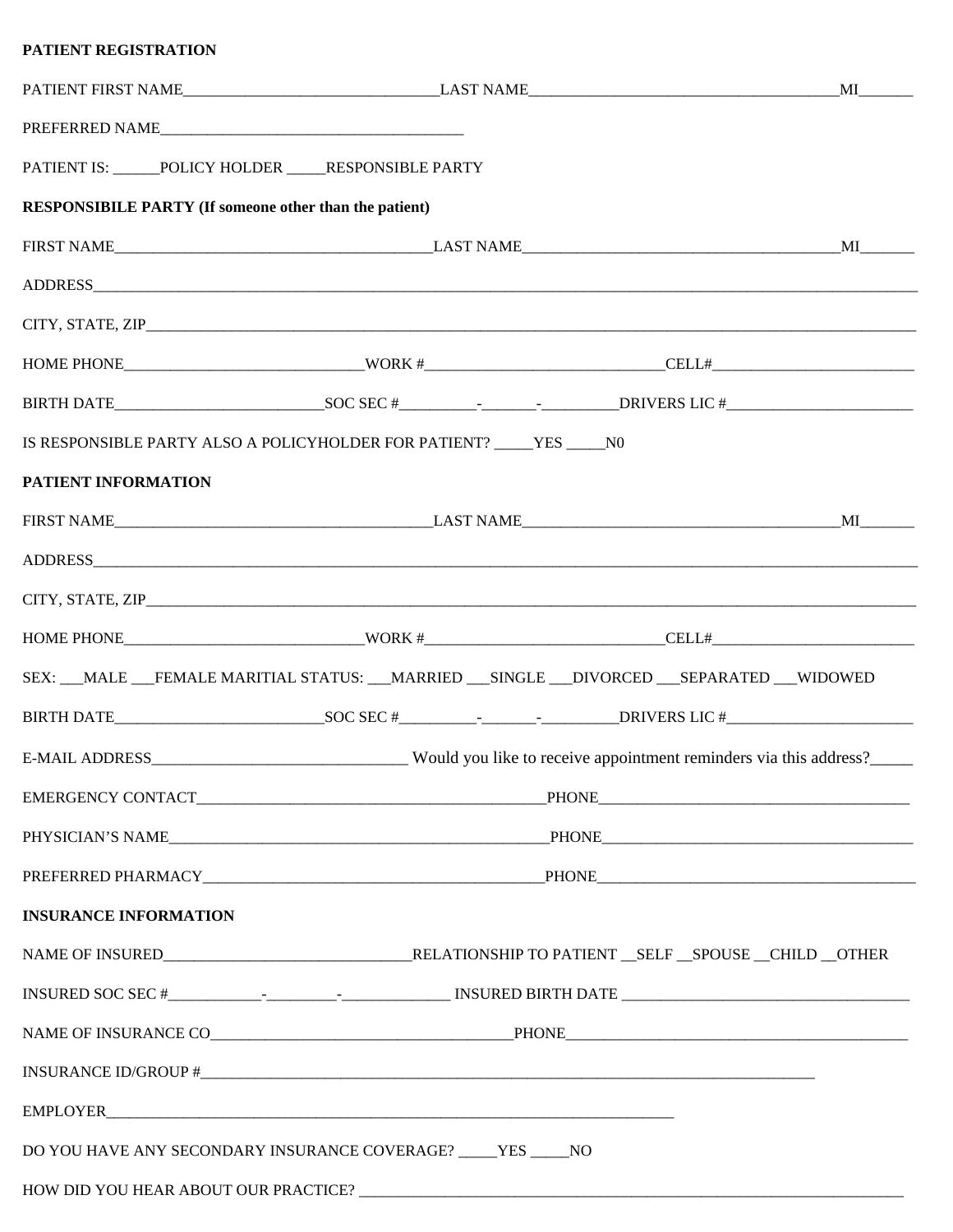| <b>NAME</b> |  |  |
|-------------|--|--|
|             |  |  |

| <b>DENTAL HISTORY</b>                                                                       |                                                             |                                                                                                           |  |  |  |  |
|---------------------------------------------------------------------------------------------|-------------------------------------------------------------|-----------------------------------------------------------------------------------------------------------|--|--|--|--|
|                                                                                             |                                                             |                                                                                                           |  |  |  |  |
|                                                                                             |                                                             |                                                                                                           |  |  |  |  |
|                                                                                             |                                                             |                                                                                                           |  |  |  |  |
| TOOTHBRUSH TYPE? ____ MANUAL _____ ELECTRIC                                                 |                                                             |                                                                                                           |  |  |  |  |
| WHAT TYPE OF TOOTHPASTE/MOUTHWASH DO YOU USE? ___________________________________           |                                                             |                                                                                                           |  |  |  |  |
| HAVE YOU EVER BEEN DIAGNOSED WITH ORAL CANCER? _____YES _____NO                             |                                                             |                                                                                                           |  |  |  |  |
|                                                                                             | DO YOU EXPERIENCE PAIN IN YOU JAW (TMJ)? _____ YES _____ NO |                                                                                                           |  |  |  |  |
|                                                                                             |                                                             | DO ANY OF YOUR TEETH HURT? ____ YES ____ NO (If YES please indicate area of mouth and type of pain below) |  |  |  |  |
| <b>AREA OF PAIN</b>                                                                         |                                                             |                                                                                                           |  |  |  |  |
| _____UPPER RIGHT                                                                            |                                                             |                                                                                                           |  |  |  |  |
| UPPER LEFT                                                                                  |                                                             |                                                                                                           |  |  |  |  |
| LOWER RIGHT                                                                                 |                                                             |                                                                                                           |  |  |  |  |
| <b>LOWER LEFT</b>                                                                           |                                                             |                                                                                                           |  |  |  |  |
| IF YOU COULD CHANGE ANYTHING ABOUT YOUR SMILE WHAT WOULD IT BE?                             |                                                             |                                                                                                           |  |  |  |  |
|                                                                                             |                                                             |                                                                                                           |  |  |  |  |
| ARE YOUR TEETH SENSITIVE TO ANY OF THE FOLLOWING: (circle the ones that apply to you)       |                                                             |                                                                                                           |  |  |  |  |
| HOT COLD BITING OR CHEWING SWEETS                                                           |                                                             |                                                                                                           |  |  |  |  |
| <b>HAVE YOU EVER HAD:</b> (circle the ones that apply to you)                               |                                                             |                                                                                                           |  |  |  |  |
| BRACES BITE GUARD PERIODONTAL TREATMENT (Gum surgery) ORAL SURGERY                          |                                                             |                                                                                                           |  |  |  |  |
|                                                                                             |                                                             |                                                                                                           |  |  |  |  |
| PLEASE CIRCLE ANY OF THE FOLLOWING BEHAVIORS/HABITS IF THEY APPLY TO YOU                    |                                                             |                                                                                                           |  |  |  |  |
| <b>GRIND TEETH</b>                                                                          | <b>CIGAR/CIGARETTE</b>                                      | TOOTHPICK/STIMULATOR                                                                                      |  |  |  |  |
| <b>BITE CHEEK</b>                                                                           | <b>PIPE</b>                                                 | <b>CHEWING GUM</b>                                                                                        |  |  |  |  |
| <b>TONGUE THRUST</b>                                                                        | <b>BITE NAILS</b>                                           | <b>CANDY</b>                                                                                              |  |  |  |  |
| <b>MOUTH BREATHER</b>                                                                       | SMOKELESS TOBACCO                                           | <b>SOFT DRINKS</b>                                                                                        |  |  |  |  |
| <b>BULIMIA/ANOREXIA</b>                                                                     | THUMB/FINGER                                                |                                                                                                           |  |  |  |  |
|                                                                                             |                                                             |                                                                                                           |  |  |  |  |
| HAVE YOU EVER BEEN REQUIRED TO TAKE ANTIBIOTICS/PRE-MEDICATION BEFORE ANY DENTAL TREATMENT? |                                                             |                                                                                                           |  |  |  |  |
|                                                                                             |                                                             |                                                                                                           |  |  |  |  |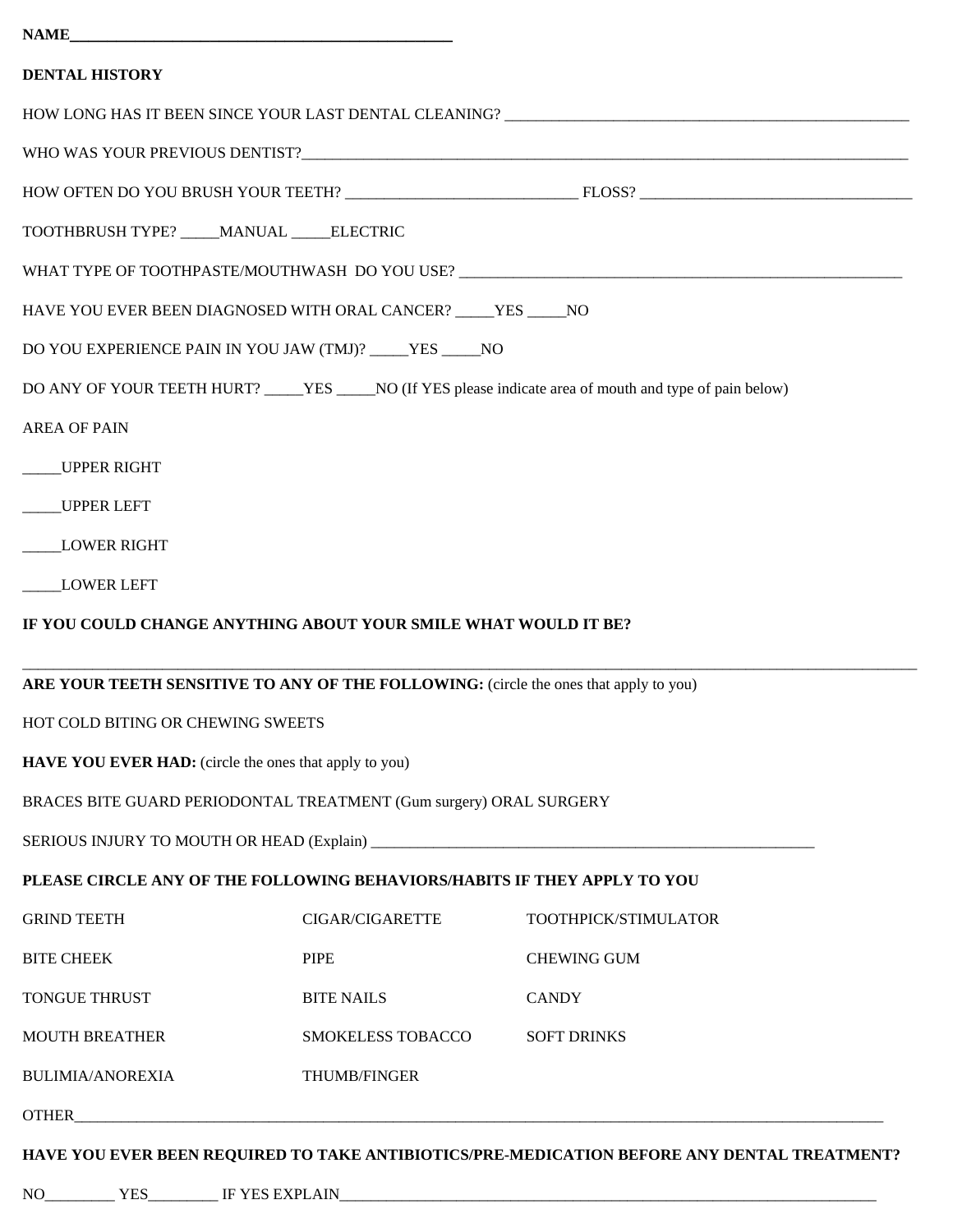## **RECORDS RELEASE**

 $\begin{minipage}{14cm} \begin{tabular}{|c|c|c|} \hline \multicolumn{3}{|c|}{\textbf{DATE}} & \multicolumn{3}{|c|}{\textbf{DATE}} \\ \hline \multicolumn{3}{|c|}{\textbf{DATE}} & \multicolumn{3}{|c|}{\textbf{DATE}} \\ \hline \multicolumn{3}{|c|}{\textbf{DATE}} & \multicolumn{3}{|c|}{\textbf{DATE}} \\ \hline \multicolumn{3}{|c|}{\textbf{DATE}} & \multicolumn{3}{|c|}{\textbf{DATE}} \\ \hline \multicolumn{3}{|c|}{\textbf{DATE}} & \multicolumn{3}{|c$ 

DEAR DR.\_\_\_\_\_\_\_\_\_\_\_\_\_\_\_\_\_\_\_\_\_\_\_\_\_\_\_\_\_\_\_

I AM REQUESTING MY RECORDS BE MAILED OR EMAILED TO:

DR CHRIS MAFFETT

440 FOLLY ROAD

CHARLESTON, SC 29412

EMAIL DIGITAL XRAYS TO: **office@CharlestonsDentist.com**

THANK YOU FOR YOUR COOPERATION. IF YOU HAVE ANY QUESTIONS

PLEASE CALL 843‐795‐2727.

PATIENT NAME\_\_\_\_\_\_\_\_\_\_\_\_\_\_\_\_\_\_\_\_\_\_\_\_\_\_\_\_\_\_\_\_\_\_\_\_\_\_\_\_\_\_\_\_\_\_\_\_\_\_\_\_\_\_

PATIENT DATE OF BIRTH

PATIENT SIGNATURE\_\_\_\_\_\_\_\_\_\_\_\_\_\_\_\_\_\_\_\_\_\_\_\_\_\_\_\_\_\_\_\_\_\_\_\_\_\_\_\_\_\_\_\_\_\_\_\_\_\_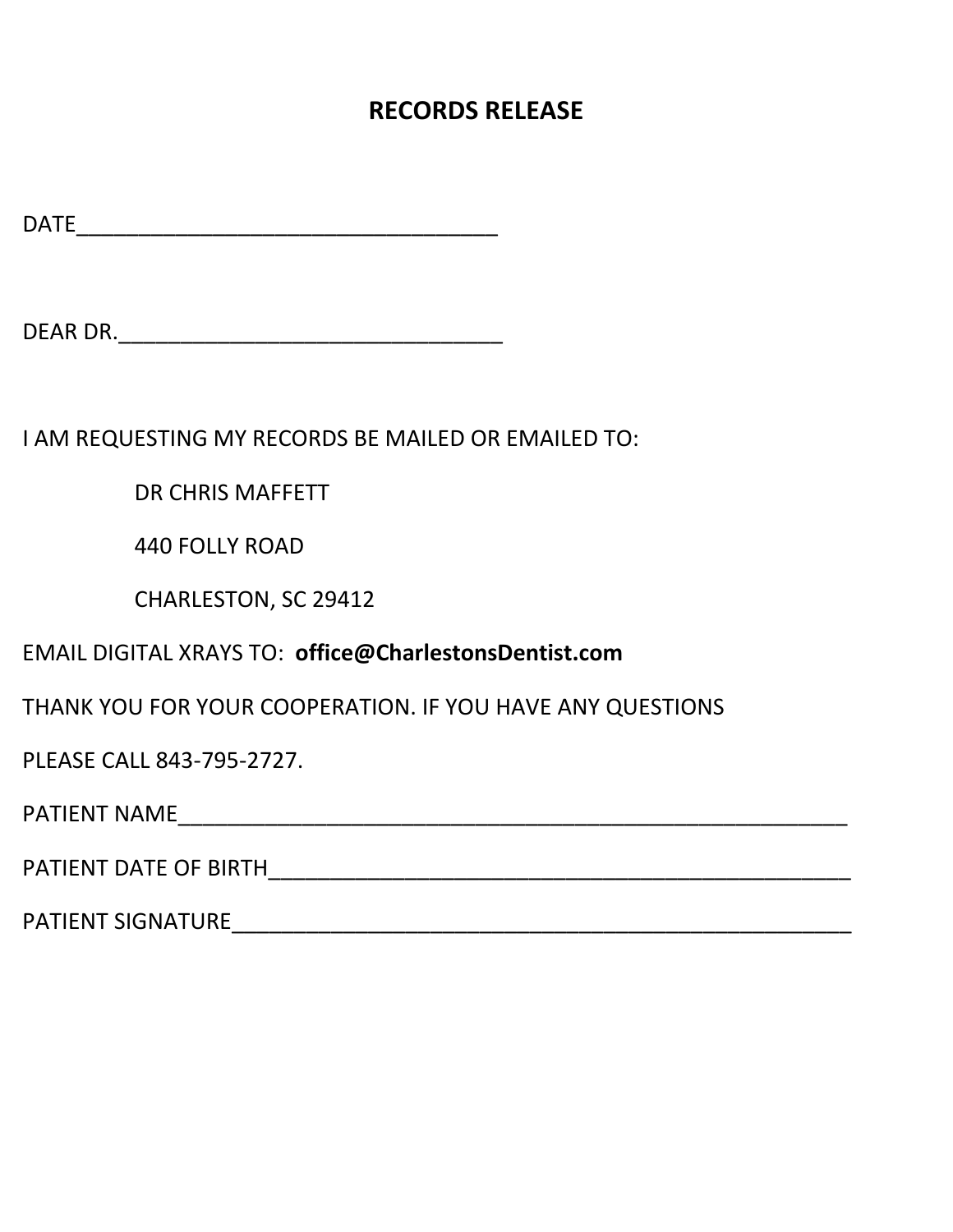## **FINANCIAL POLICY**

Dr. Chris Maffett

Thank you for choosing our office for your dental needs. To maintain the practice operations and prevent potential misunderstandings, we ask patients to accept and adhere to the following financial arrangements regarding their dental treatment.

**PAYMENTS**: Payments are expected at the time services are rendered. We accept cash, checks, debit cards, Visa, MC, AMEX and Discover. By arrangement with CARE CREDIT, we offer our patients, upon credit approval, an interest‐free loan (up to 6 months) with no down payment, no annual fee, and no prepayment penalty. Please ask for an application.

**INSURANCE:** As a courtesy, our office will file your dental insurance for you. We will estimate what your insurance will pay and collect your portion or co‐pay at each visit. We will do our best to give you an accurate estimate but please remember that it is just an ESTIMATE. All charges are the patient's responsibility regardless of any difference in our estimates and what the insurance actually pays. Our trained staff will gladly assist you in understanding your dental plan. Upon request, we will submit pre-treatment estimates to your insurance company for their pre-approval. This often takes several weeks and may not be possible for all treatment.

**BROKEN APPOINTMENTS:** To help our patients manage their busy schedules, we mail post‐cards, send e‐mails, and make phone calls to remind patients of upcoming appointments. We understand that sometimes things come up unexpectedly and appointments will have to be cancelled at the last minute. When possible please give us at least a 48 hour notice of any appointment changes or cancellations. Excessive cancelled or missed appointments will be charged a \$75 cancellation fee and may result in dismissal from the practice.

Thank you for understanding our financial policy. Please let us know if you have any questions or concerns.

\_\_\_\_\_\_\_\_\_\_\_\_\_\_\_\_\_\_\_\_\_\_\_\_\_\_\_\_\_\_\_\_\_\_\_\_\_\_\_\_\_\_\_\_\_\_\_\_\_\_\_\_\_\_\_\_\_\_\_\_\_\_\_\_\_\_\_\_\_\_\_\_\_\_\_\_\_\_

I have read Dr. Maffett's Financial Policy. I understand and agree to the terms of this policy.

Signature of Patient or Responsible Party Date

I hereby authorize the release of all information from my records to insurance companies

Signature of Patient or Responsible Party Date

I hereby authorize payment of all dental payments payable to me to go directly to the provider

\_\_\_\_\_\_\_\_\_\_\_\_\_\_\_\_\_\_\_\_\_\_\_\_\_\_\_\_\_\_\_\_\_\_\_\_\_\_\_\_\_\_\_\_\_\_\_\_\_\_\_\_\_\_\_\_\_\_\_\_\_\_\_\_\_\_\_\_\_\_\_\_\_\_\_\_\_\_

\_\_\_\_\_\_\_\_\_\_\_\_\_\_\_\_\_\_\_\_\_\_\_\_\_\_\_\_\_\_\_\_\_\_\_\_\_\_\_\_\_\_\_\_\_\_\_\_\_\_\_\_\_\_\_\_\_\_\_\_\_\_\_\_\_\_\_\_\_\_\_\_\_\_\_\_\_\_\_